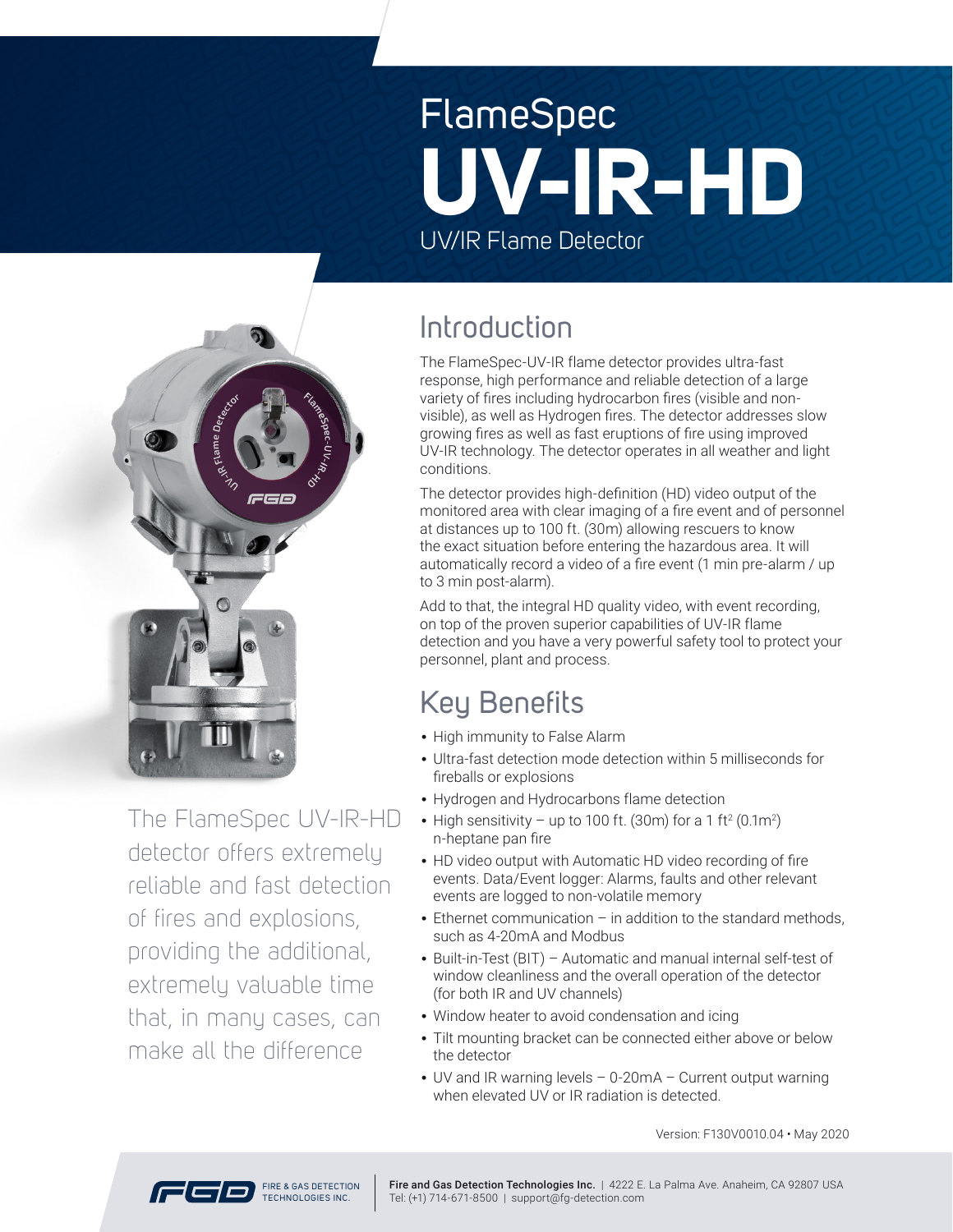## **FlameSpec-UV-IR-HD**

UV/IR Flame Detector

### Immunity to False Alarm

| <b>False Alarm Source</b>              | Modulated                    |          | Unmodulated                  |          |
|----------------------------------------|------------------------------|----------|------------------------------|----------|
|                                        | <b>Distance</b><br>ft. $(m)$ | Response | <b>Distance</b><br>ft. $(m)$ | Response |
| Sunlight, Direct, Reflected            |                              | No Alarm |                              | No Alarm |
| Incandescent frosted glass light, 300W | 2.0(0.6)                     | No Alarm | 2.0(0.6)                     | No Alarm |
| Fluorescent, 70W (3x23.3W)             | 2.0(0.6)                     | No Alarm | 2.0(0.6)                     | No Alarm |
| Electric arc                           | 2.0(0.6)                     | No Alarm | 2.0(0.6)                     | No Alarm |
| Arc welding                            | 7.0(2.0)                     | No Alarm | 7.0(2.0)                     | No Alarm |
| Radiation heater, 1850W                | 2.0(0.6)                     | No Alarm | 2.0(0.6)                     | No Alarm |
| Quartz lamp (500W) non-shielded        | 10.0(3.0)                    | No Alarm | 3.0(1.0)                     | No Alarm |
| Mercury vapor lamp 160Wx3              | 2.0(0.6)                     | No Alarm | 2.0(0.6)                     | No Alarm |
| Exhausts                               | 2.0(0.6)                     | No Alarm | 2.0(0.6)                     | No Alarm |
| Projector led                          | 2.0(0.6)                     | No Alarm | 2.0(0.6)                     | No Alarm |
| Solenoid bell                          | 2.0(0.6)                     | No Alarm | 2.0(0.6)                     | No Alarm |
| soldering iron                         | 2.0(0.6)                     | No Alarm | 2.0(0.6)                     | No Alarm |
| <b>Electric Drill</b>                  | 2.0(0.6)                     | No Alarm | 2.0(0.6)                     | No Alarm |

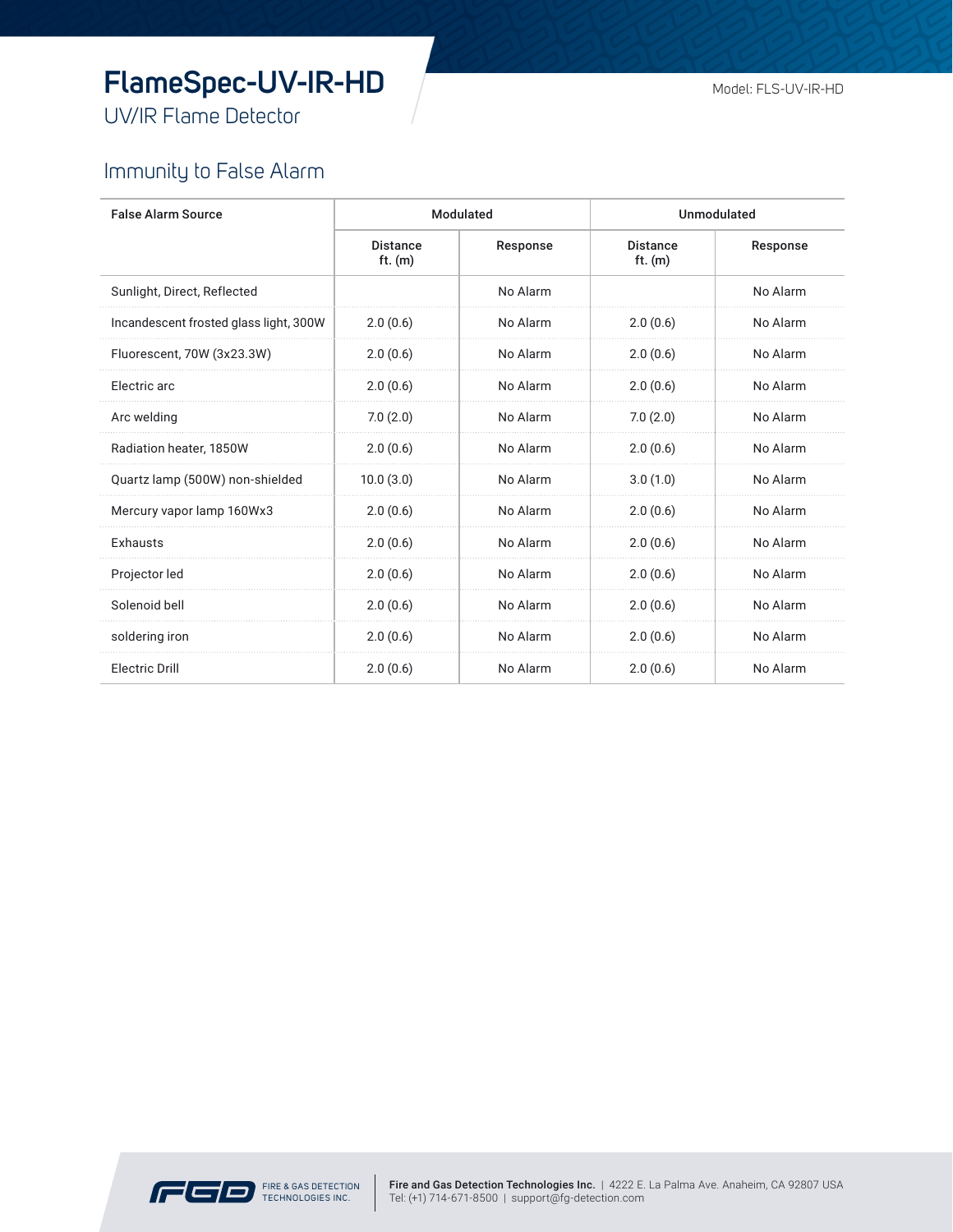## **FlameSpec-UV-IR-HD**

UV/IR Flame Detector

#### Response Characteristics

| Fuel            | Size             | Sensitivity | <b>Distance</b><br>ft. $(m)$ | Avrg Resp. Time (s) |
|-----------------|------------------|-------------|------------------------------|---------------------|
| N-Heptane       | $1 \times 1$ ft. | Extreme     | 98 (30)                      | 3.0                 |
| N-Heptane       | $1 \times 1$ ft. | Medium      | 49 (15)                      | 1.5                 |
| Gasoline        | $2 \times 2$ ft. | Extreme     | 164 (50)                     | 8.1                 |
| Gasoline        | $1 \times 1$ ft. | Extreme     | 98 (30)                      | 2.9                 |
| Methane         | 32-in Plume      | Extreme     | 59 (18)                      | 4.8                 |
| <b>LPG</b>      | 32-in Plume      | Extreme     | 75 (23)                      | 3.2                 |
| <b>LPG</b>      | 32-in Plume      | Medium      | 33(10)                       | 0.6                 |
| Diesel          | $1 \times 1$ ft. | Extreme     | 75 (23)                      | 3.0                 |
| JP <sub>5</sub> | $1 \times 1$ ft. | Extreme     | 75 (23)                      | 3.1                 |
| JP5             | $1 \times 1$ ft. | Medium      | 33(10)                       | 2.1                 |
| Kerosene        | $1 \times 1$ ft. | Extreme     | 75 (23)                      | 2.5                 |
| Methanol        | $1 \times 1$ ft. | Extreme     | 59 (18)                      | 3.8                 |
| Methanol        | $1 \times 1$ ft. | Medium      | 26(8)                        | 2.2                 |
| Ethanol         | $1 \times 1$ ft. | Extreme     | 72 (22)                      | 3.8                 |
| Isopropanol     | $1 \times 1$ ft. | Extreme     | 75 (23)                      | 3.0                 |
| Polypropylene   | $1 \times 1$ ft. | Extreme     | 49 (15)                      | 3.1                 |
| Paper           | $1 \times 1$ ft. | Extreme     | 33(10)                       | 3.9                 |
| H <sub>2</sub>  | 32-in Plume      | Extreme     | 66 (20)                      | 3.6                 |